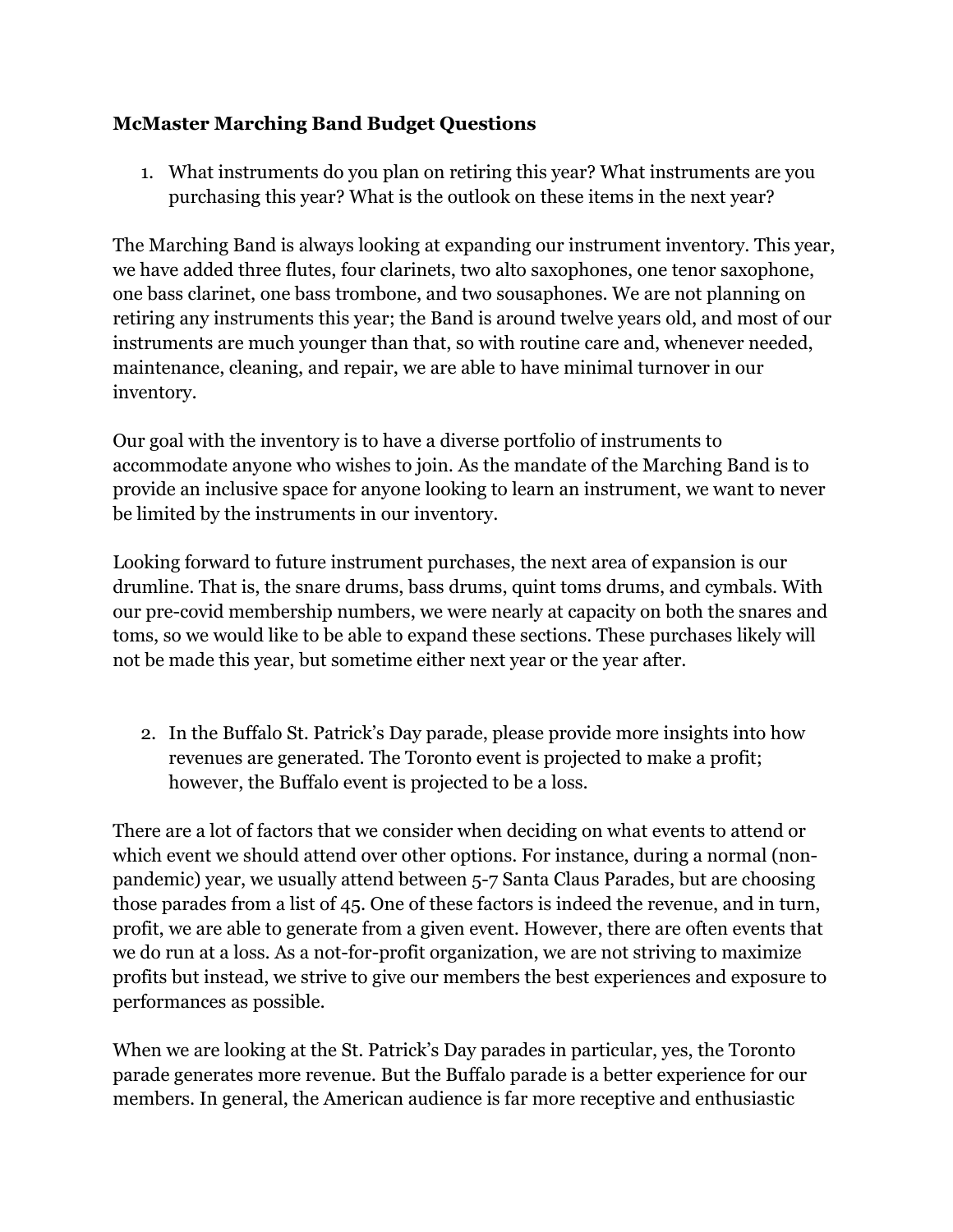towards marching bands as they are a greater part of American culture. This can be seen not only in the Buffalo St. Patrick's Day parade, but also throughout American college football, where marching bands are a staple of every halftime show. This difference in culture, and by extension, experience for our members, is crucial so that our members are exposed to the different aspects of marching band culture, and – an aspect of music that is not often talked about – what difference the audience makes to a performance.

3. In regard to the uniform and windbreaker purchases, how many are being annually for the 80 members?

In the long run, the Band hopes to not have annual uniform costs. That being said, our uniforms and windbreakers are not one-size-fits-all. If we return to pre-covid membership numbers and had 80 members and exactly 80 uniforms, we almost definitely would not be able to provide a uniform to every member due to the varying sizes of both our members and the uniforms.

To provide a welcoming and accommodating space for every member, it is our duty to have an inventory of uniforms that can accommodate any person, and more than that, we must accommodate up to 80 people, no matter their sizes in aggregate. Our purchases in recent years have specifically targeted the extremal sizes, both on the extra large and the extra small ends of the scale.

Yet as the band grows, the smallest and largest members get even smaller and larger, respectively, due to the law of large numbers. The current state of uniforms and windbreakers is something that gets reviewed every year as we reflect on the new members in the Band, and whether we believe we will be able to accommodate everyone in the following year. That being said, as our uniform and windbreaker portfolios are both diverse and deep, we believe that we are now in a good position to not be in a position where we need to make additional uniform or windbreaker purchases for the next couple years.

4. What are the managerial and rehearsal costs entailing for the Fall 2021 term, as most events have been virtual up to this point?

The managerial and rehearsal costs have been minimal thus far. Due to low attendance last year, we have put Masterclasses on hold until we return to in person rehearsals, so the only managerial, rehearsal, and instructional costs have been for the Music & Education Director. Although they have not been paid yet, they will receive a set rate of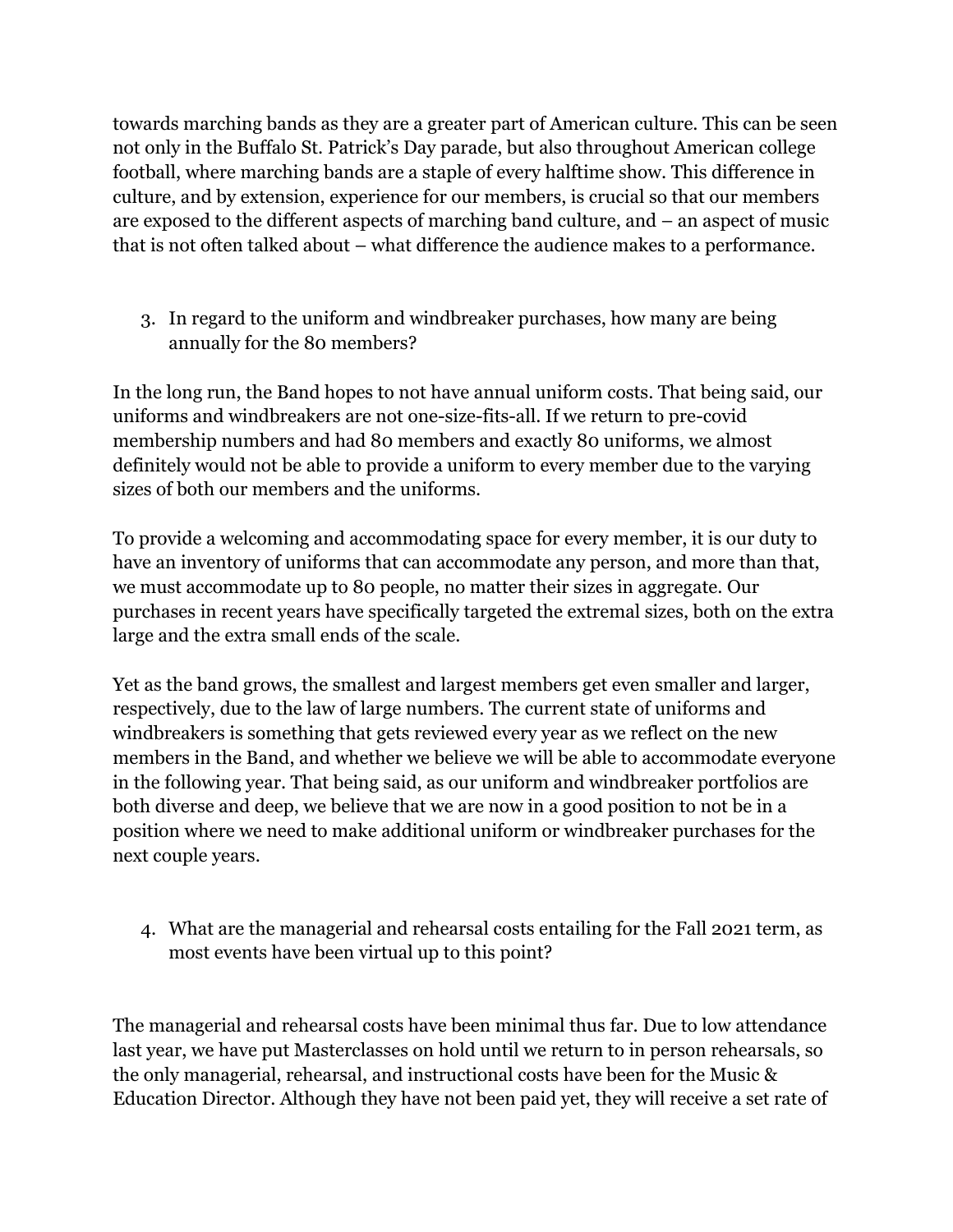\$600 for the summer/fall term and an additional \$1440 for four 3 hour rehearsals, totalling from \$600-\$2040 for their work this semester. The variance in expected cost is due to the fact that we are unsure as to whether we are able to run rehearsals this semester; we are still waiting on our PPE order of bell covers and instrument masks to arrive.1 The Music & Education Director's duties this semester have been:

- 1) Planning rehearsals for when we are again in-person. This includes selecting our music repertoire.
- 2) Communicating with event organizers, largely letting them know that we were not/are not operational for the Fall 2021 semester, but that we would hopefully be available for bookings in Winter 2022.
- 3) Aiding in the logistical organization of the marching band's equipment, providing suggestions from their years of experience working with bands.

In the event that we are able to run rehearsals throughout this semester, we would also have instructor costs associated with each of those, approximately \$480 per rehearsal.

As a point of reference, the Western Mustang Band, Western University's nearest equivalent to the McMaster Marching Band, has Quinn Flemming on their staff, who commands an annual salary around the order of \$20'000. This amount is far greater than that of our maximum annual cost of \$6'000 for our Music and Education Director.

5. What are the Masterclasses entailing? Are these classes a component that was implemented through the virtual nature of the Fall 2021 term?

The Masterclasses were implemented in 2020-21 as a rehearsal replacement for the time that we could not be in person. One can think of the term "Masterclass" as a marketing term for what they were: sectionals, where we held one Masterclass (sectional) for each section of the band. We hired separate instructors for each of the sections: brass, woodwinds, percussion, and colour guard. These instructors are experts in their fields. One such instructor is Carina Lam, who holds a Master's degree in Euphonium Performance and studied under Steven Mead, one of the world's foremost euphonium soloists.

<sup>1</sup> Instrument masks and bell covers have been heavily supply-constrained since the summer due to all school bands trying to get their hands on them to run rehearsals this semester.